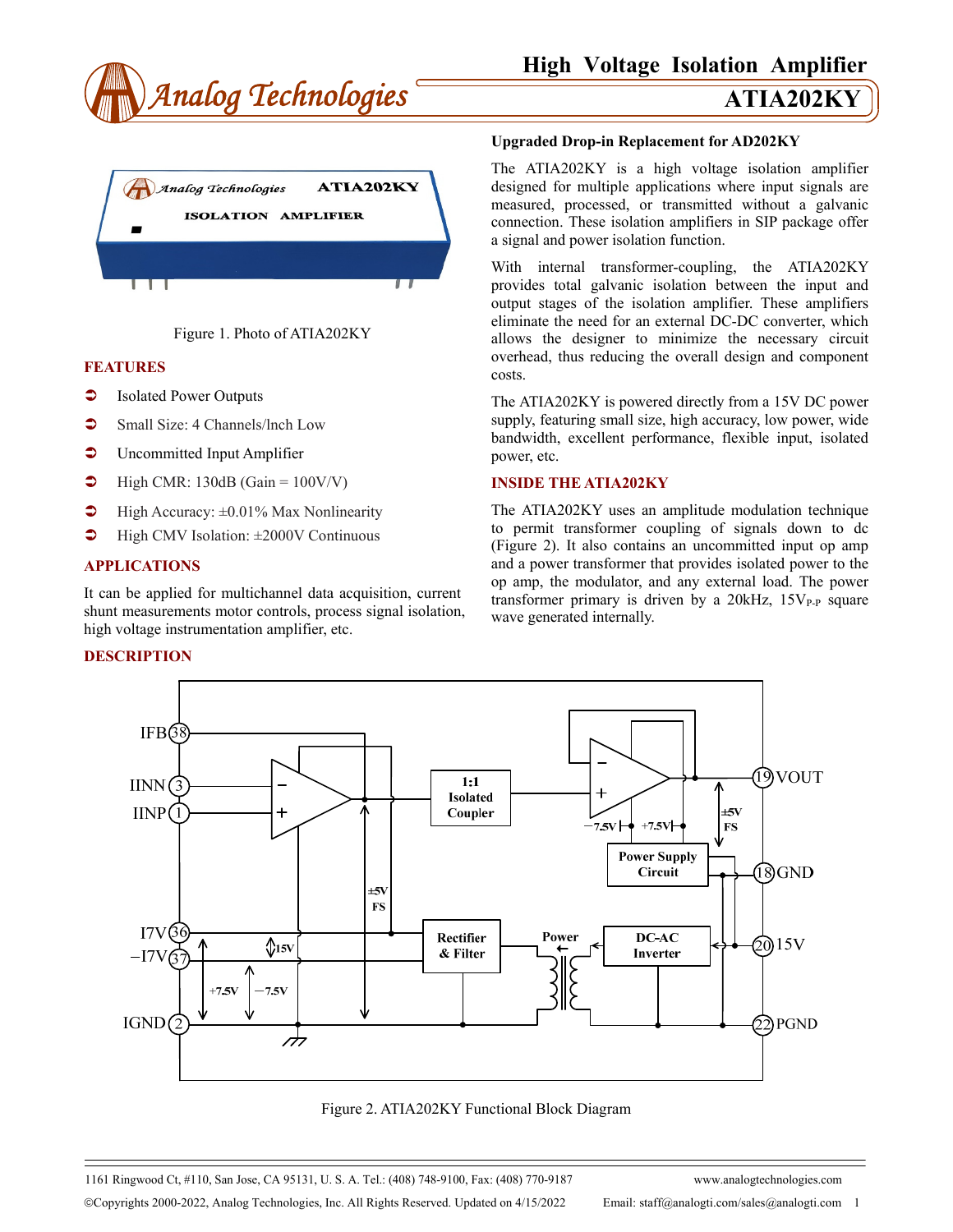

## **SPECIFICATIONS**

Table 1. Electrical characteristics. (Typical  $@$  25°C and  $V_s$  = 15V unless otherwise noted.)

| Model                                                                | <b>ATIA202KY</b>                           |
|----------------------------------------------------------------------|--------------------------------------------|
| GAIN                                                                 |                                            |
| Range                                                                | $1V/V-100 V/V$                             |
| Error                                                                | $\pm 0.5\%$ typ ( $\pm 4\%$ max)           |
| vs. Temperature                                                      | $\pm 20$ ppm/°C typ ( $\pm 45$ ppm/°C max) |
| vs. Time                                                             | $\pm 50$ ppm/1000 Hours                    |
|                                                                      | $\pm 0.01\%$ /V                            |
| vs. Supply Voltage                                                   |                                            |
| Nonlinearity ( $G = 1 V/V$ )                                         | $\pm 0.01$ max                             |
| Nonlinearity vs. Isolated Supply Load                                | ±0.0015%/mA                                |
| <b>INPUT VOLTAGE RATINGS</b>                                         |                                            |
| <b>Input Voltage Range</b>                                           | ±5V                                        |
| Max Isolation Voltage (Input to Output)                              |                                            |
| AC, 60Hz, Continuous                                                 | 1500Vms                                    |
| Continuous (AC and DC)                                               | $\pm 2000V$ Peak                           |
| CMRR (Common-Mode Rejection Ratio)*                                  | –74dB                                      |
| CMTC(Common-Mode Transfer Coefficient)*                              | $-0.2\times10^{3}$                         |
| $RS \le 100\Omega$ (HI and LO Inputs) $G = 1 \text{V/V}$             | 105dB                                      |
| $G = 100V/V$                                                         | 130dB                                      |
|                                                                      |                                            |
| $RS \leq 1 k\Omega$ (Input HI, LO, or Both) $G = 1 V/V$              | 100dB min                                  |
| $G = 100V/V$                                                         | 110dB min                                  |
| Leakage Current Input to Output $@$ 240Vrms, 60 Hz                   | 2µA rms max                                |
| <b>INPUT IMPEDANCE</b>                                               |                                            |
| Differential $(G = 1V/V)$                                            | $10^{12}$ $\Omega$                         |
| Common-Mode                                                          | $2G\Omega$ <sub>14.5pF</sub>               |
|                                                                      |                                            |
| <b>INPUT BIAS CURRENT</b>                                            |                                            |
| Initial, $\omega$ 25°C                                               | $\pm 30pA$                                 |
| vs. Temperature (0°C to 70°C)                                        | $\pm 10nA$                                 |
| <b>INPUT DIFFERENCE CURRENT</b>                                      |                                            |
| Initial, $\omega$ 25°C                                               | $\pm 5pA$                                  |
| vs. Temperature ( $0^{\circ}$ C to $70^{\circ}$ C)                   | $\pm 2nA$                                  |
|                                                                      |                                            |
| <b>INPUT NOISE</b>                                                   |                                            |
| Voltage, 0.1Hz to 10Hz                                               | $1.8\mu V_{P-P}$                           |
| $f > 100$ Hz                                                         | $10.8nV/\sqrt{Hz}$                         |
| FREQUENCY RESPONSE                                                   |                                            |
| Bandwidth ( $V$ <sub>O</sub> ≤ 10 $V$ <sub>P-P</sub> , G = 1V–50V/V) | 100kHz                                     |
| Settling Time, to $\pm 10$ mV (10V Step)                             | 1 <sub>ms</sub>                            |
|                                                                      |                                            |
| OFFSET VOLTAGE (RTI)                                                 |                                            |
| Initial, @ 25°C Adjustable to Zero                                   | $(\pm 5 \pm 5/\text{G})$ mV max            |
| vs. Temperature ( $0^{\circ}$ C to $70^{\circ}$ C)                   | $[\pm 10 \pm \frac{10}{G}] \mu V$ /°C      |
|                                                                      |                                            |
| <b>RATED OUTPUT</b>                                                  |                                            |
| Voltage (Out HI to Out LO)                                           | ±5V                                        |
| Voltage at Out HI or Out LO                                          | $\pm 6.5V$                                 |
| <b>Output Resistance</b>                                             | $7k\Omega$                                 |
| Output Ripple, 100kHz Bandwidth                                      | $10mV_{P-P}$                               |
| 5kHz Bandwidth                                                       | $0.5mV$ rms                                |
|                                                                      |                                            |
| <b>ISOLATED POWER OUTPUT</b>                                         |                                            |
| Voltage, No Load                                                     | ±7.5V                                      |
| Accuracy                                                             | ±10%                                       |
| Current                                                              | 400µA Total                                |
| Regulation, No Load to Full Load                                     | 5%                                         |
| Ripple                                                               | $100mV_{P-P}$                              |
|                                                                      |                                            |
| <b>POWER SUPPLY</b>                                                  |                                            |
| Voltage, Rated Performance                                           | 15V±5%                                     |
| Voltage, Operating                                                   | $15V \pm 10\%$                             |
| Current, No Load ( $V_s = 15V$ )                                     | 5mA                                        |
| TEMPERATURE RANGE                                                    |                                            |
| Rated Performance                                                    | $0^{\circ}$ C to $70^{\circ}$ C            |
|                                                                      |                                            |
| Operating                                                            | $-40^{\circ}$ C to $+85^{\circ}$ C         |
| Storage                                                              | $-40^{\circ}$ C to $+85^{\circ}$ C         |
| PACKAGE DIMENSIONS                                                   |                                            |
| SIP Package (N)                                                      | 2.08"×0.250"×0.625"                        |

\*Test Schematic Figure 3 @ 100Hz Sine Wave  $\omega_{\text{vs}}(t) = 1000V$ .

1161 Ringwood Ct, #110, San Jose, CA 95131, U. S. A. Tel.: (408) 748-9100, Fax: (408) 770-9187 www.analogtechnologies.com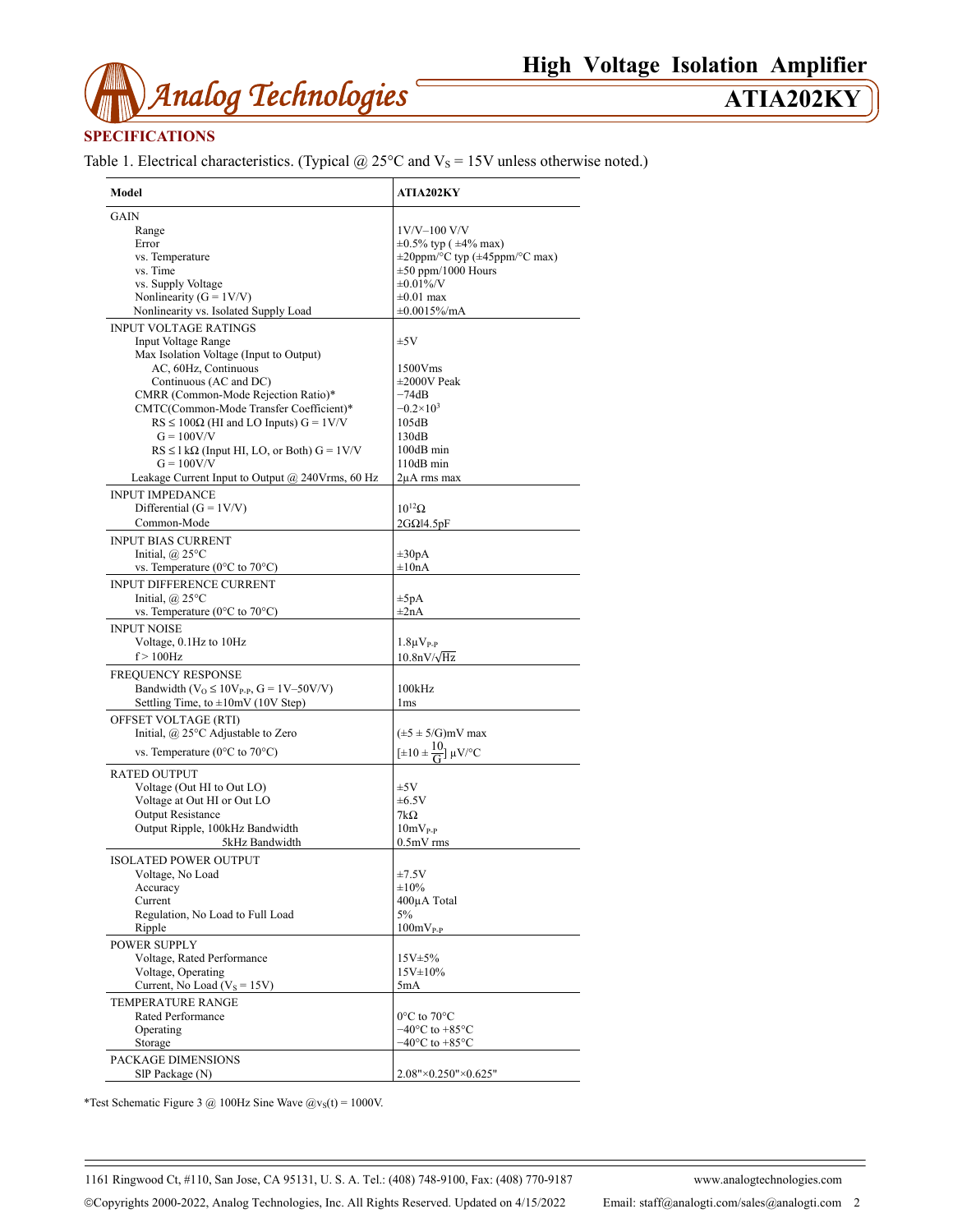





## **PIN DESIGNATIONS**

| <b>Block</b>                    | Pin#           | <b>Pin Name</b> | <b>Type</b>            | <b>Function Description</b>                                                                |
|---------------------------------|----------------|-----------------|------------------------|--------------------------------------------------------------------------------------------|
| <b>Isolated</b><br><b>Block</b> | 1              | <b>IINP</b>     | Isolated analog input  | Isolated positive (Non-inverting) input                                                    |
|                                 | $\overline{2}$ | <b>IGND</b>     | Isolated analog ground | Isolated ground                                                                            |
|                                 | 3              | <b>IINN</b>     | Isolated analog input  | Isolated negative (inverting) input                                                        |
|                                 | 36             | 17V             | Isolated power output  | Isolated positive power supply output, $+7.5V$ , referenced to<br>pin 2 IGND               |
|                                 | 37             | $-I7V$          | Isolated power output  | Isolated negative power supply output, approximately $-7.0V$ ,<br>referenced to pin 2 IGND |
|                                 | 38             | <b>IFB</b>      | Isolated analog output | Isolated op amp output as a feedback signal                                                |
| Local Block                     | 18             | <b>GND</b>      | Analog ground          | Output voltage ground reference, internally connected to pin<br>22 PGND                    |
|                                 | 19             | <b>VOUT</b>     | Analog output          | Op amp output, equals to the voltage difference between IFB<br>and IGND                    |
|                                 | 20             | 15V             | Analog input           | Positive 15V power supply input                                                            |
|                                 | 22             | <b>PGND</b>     | Analog input           | Power supply return, internally connected to pin 18 LO                                     |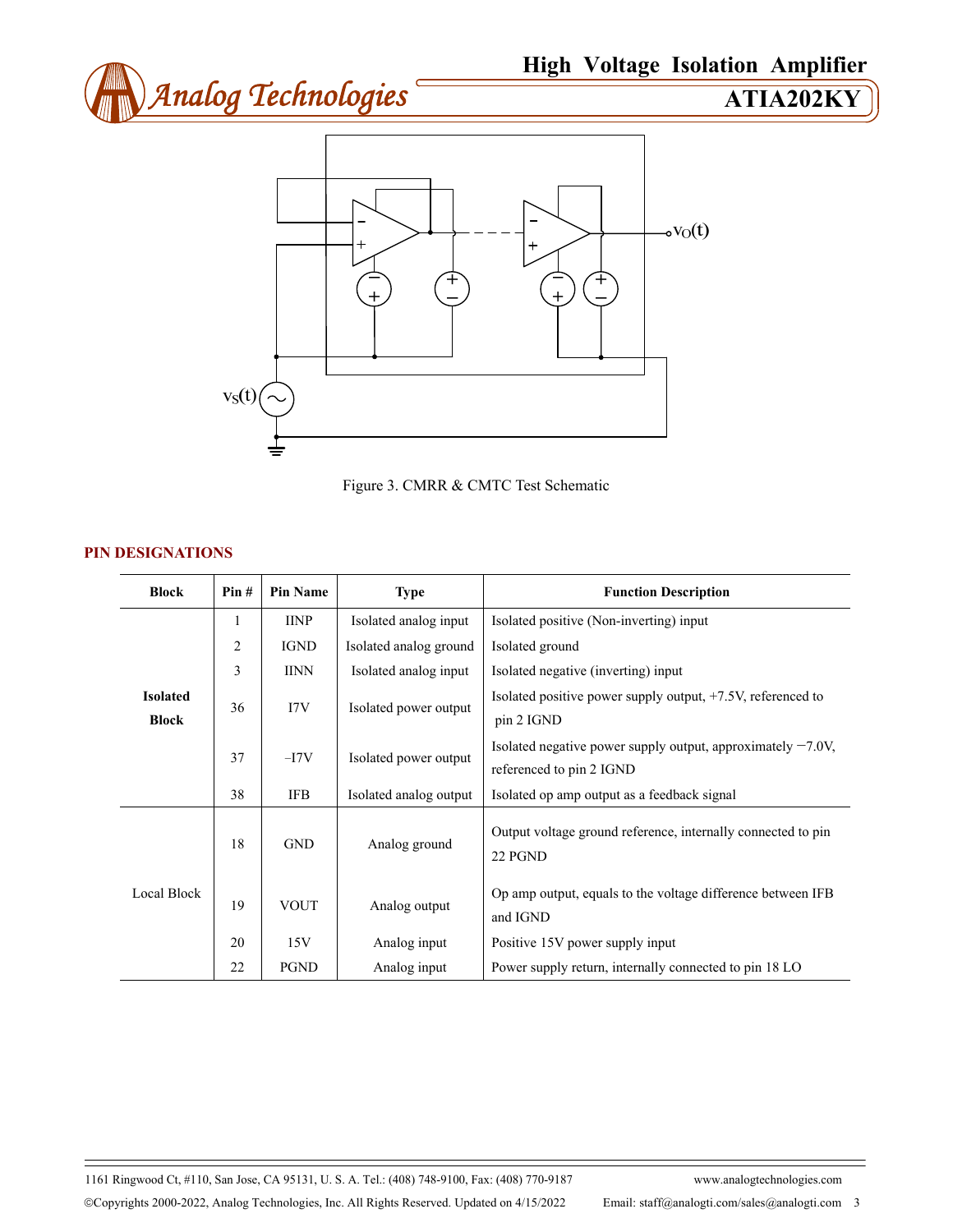

# **MECHANICAL DIMENSIONS**

The dimensions of ATIA202KY in SIP package are shown in Figure 3.



Figure 3. Dimensions of ATIA202KY SIP Package